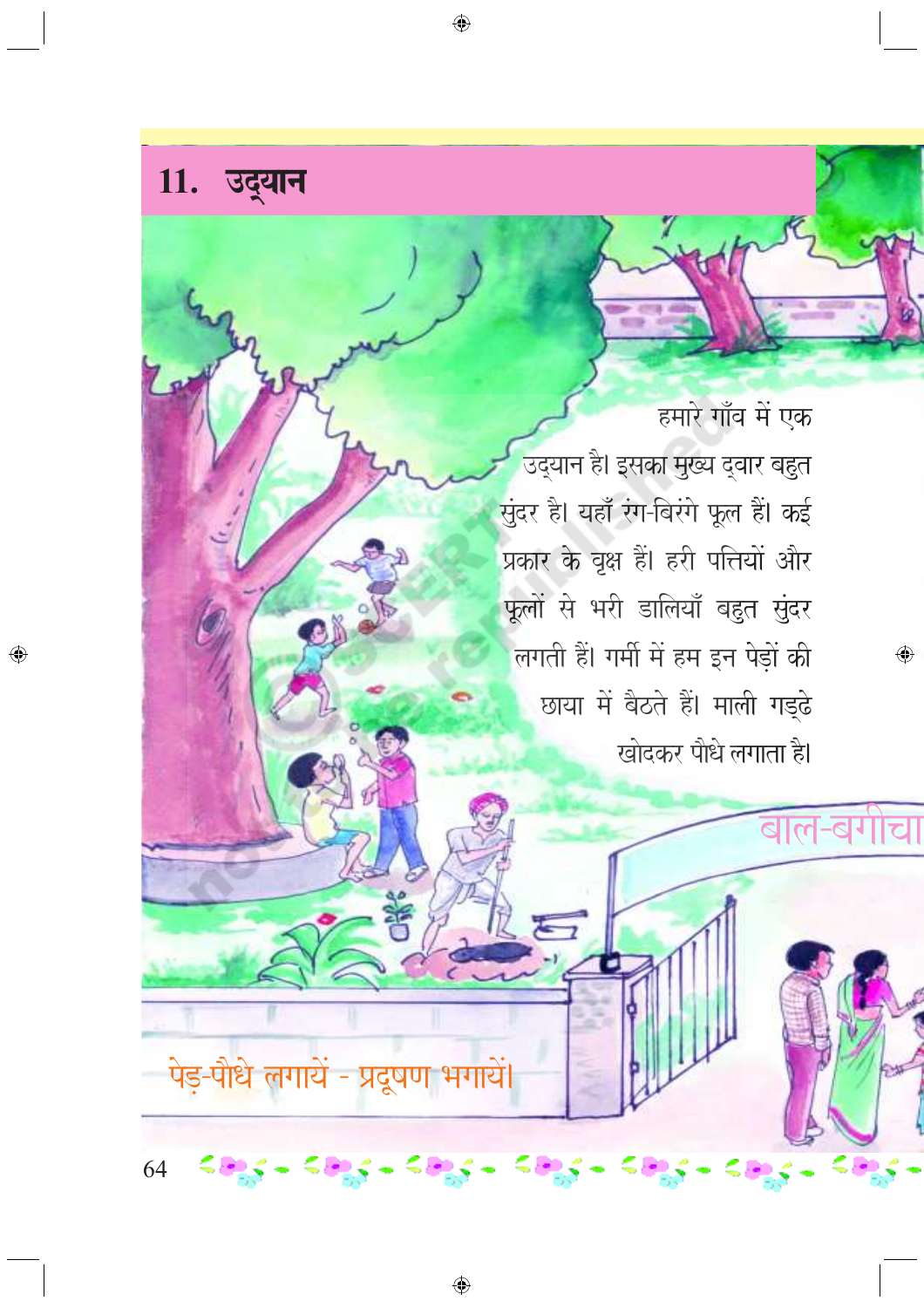यहाँ हर दिन पेड़ों पर तोते, मैना और कई पक्षी आकर बैठते हैं। उद्यान के बीच में एक फव्वारा भी है। बच्चे यहाँ बड़े आनंद के साथ खेलते हैं हैं। सच है, ऐसे ही उद्यानों से राष्ट्र की शोभा बढ़ती है।

◈

## पेड़-पौधे लगाओ - देश हरा-भरा बनाओ।

 $\bigoplus$ 

 $\bigoplus$ 

 $\leq \frac{1}{2}$   $\leq \frac{1}{2}$  Free Distribution by A.P. Government 65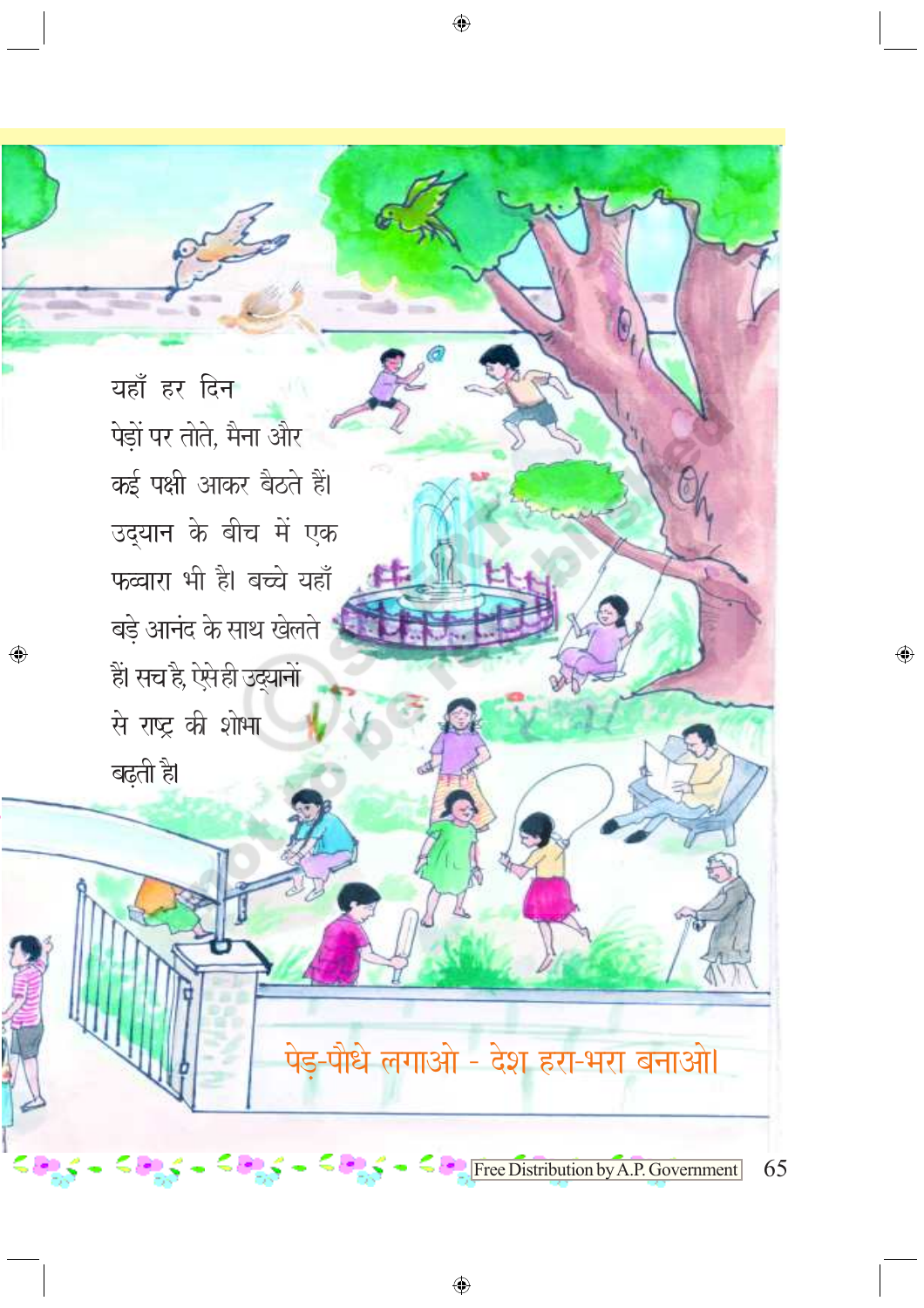



 $\bigoplus$ 

- 1. उद्यान की सुंदरता के बारे में बताओ।
- 2. पेड़-पौधों से हमें क्या-क्या मिलते हैं?
- 3. अपने मनपसंद पेड़ के बारे में बताओ।



◈



- पढ़ो-बताओ।  $(3)$
- 1. माली गड़्ढा क्यों खोद रहा है?
- 2. उद्यान का मुख्य द्वार कैसा है?
- (आ) पढ़ो और समझो।

| क्रम | <u>क्</u> +र + म |
|------|------------------|
| गर्म | ग $+7$ + म       |
| ट्रक | ट् + र +क        |

(इ) शब्दों का उच्चारण करो।

66

- प्रकार क्रम ग्राम विनम्र चक्र
- गर्म कुर्सी मिर्च सूर्य पर्वत
- राष्ट्र ट्रक ड्रामा ट्रेन इंद्रधनुष

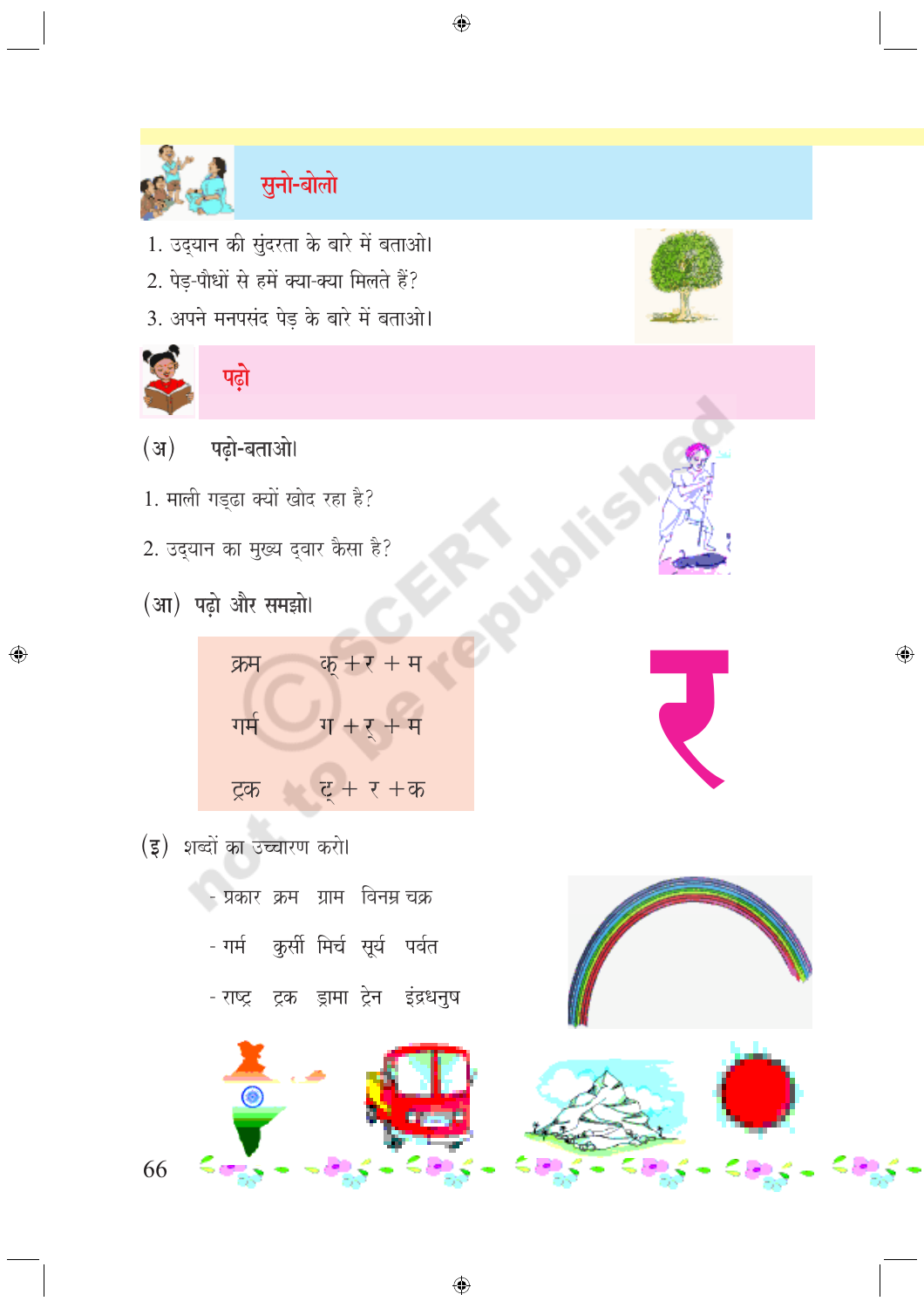|             | (ई) शब्द पढ़ो। पाठ में आये संयुक्ताक्षर वाले शब्द पहचानकर गोला लगाओ। |         |      |      |         |
|-------------|----------------------------------------------------------------------|---------|------|------|---------|
|             | उद्यान द्वार गट्ठा प्रकार आकर्षक गड़ढा                               |         |      |      |         |
| दुवीप दुवार |                                                                      | ् मुख्य | मध्य | अग्र | प्रसन्न |



सुनदर - सुन्दर

परकार - प्रकार

|          |         |         |        | (ऊ) नीचे दिये गये शब्द पढ़ो और सही शब्द के नीचे रेखा खींचो। |
|----------|---------|---------|--------|-------------------------------------------------------------|
|          | 1. उधान | उद्यायन | उद्यान | उदयान                                                       |
| 2. गडढा  |         | गढा     | गडडा   | गड्ढा                                                       |
| 3. दुवार |         | द्वर    | दवार   | द्वरा                                                       |
| 4. सुदर  |         | सुनदर   | सुन्दर | सुनदर                                                       |

(उ) नीचे दिये गये शब्दों में अंतर समझकर पढ़ो। सही शब्द का चयन करो।

दवार - दुवार - उदयान - उदयान - गडढे - गडुढे -

 $(\vec{v})$ नीचे दिये गये वाक्य पढ़ो।

◈



- यह मेरा विद्यालय है। - कई प्रकार के फूल खिले हैं। - पेड़ गर्मी भगाकर ठण्डी हवा देते हैं। - उद्यानों से राष्ट्र की शोभा बढ़ती है। - द्वार के पास फूल के पौधे हैं।

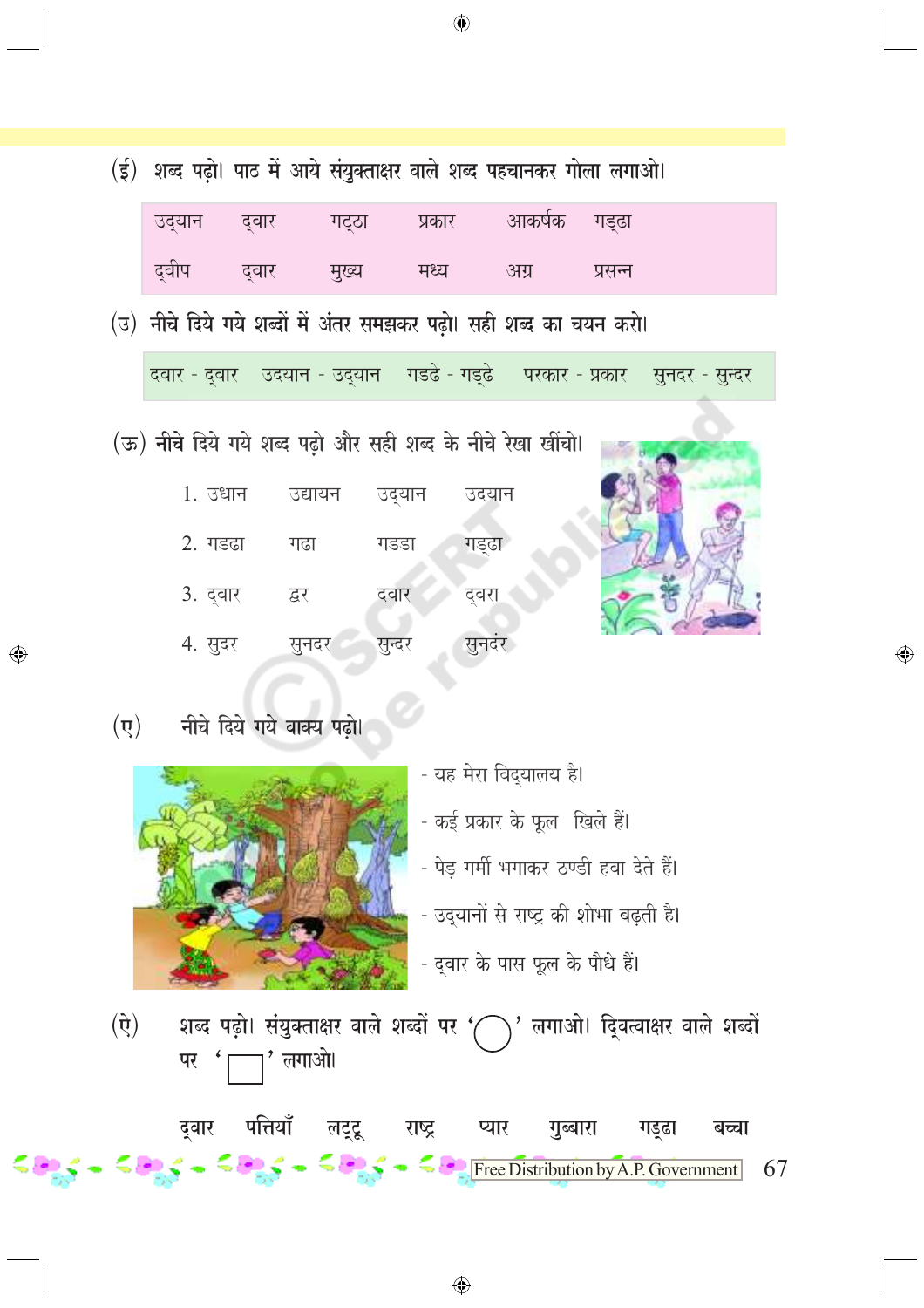

⊕